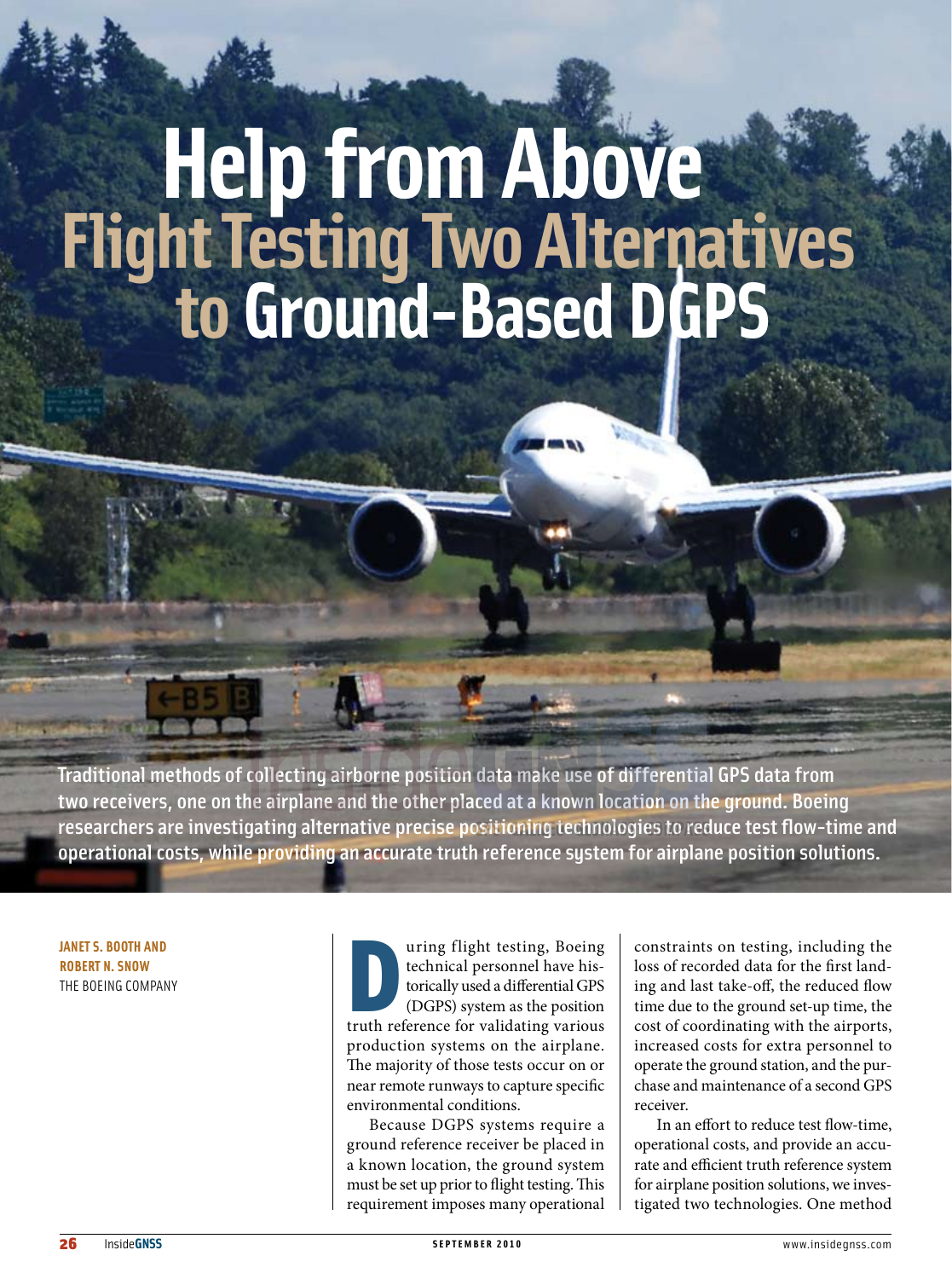

incorporated a real-time GPS system using commercial satellite-based augmentation system (SBAS) corrections, and the other was a post-processing method that employed a precise point positioning (PPP) solution.

For more than 33 flight hours during nine test flights, we examined position data both in terms of latitude, longitude, and altitude, as well as using runway coordinates. In order to capture specific environmental conditions, the test flights were conducted over selected regions in the western United States and at high latitudes.

In this article, we present results of our research in terms of methods, test flight regions, and maneuvers, including takeoffs, landings, toucha nd-go's, turns, ascents, descents, and high altitude maneuvers.

| <b>Test</b>                                    | <b>Static Initialization</b><br>Time (min.) | Convergence time to<br>$\langle$ 30 cm. (min.) | Convergence time to<br>$\langle$ 10 cm. (min.) |  |
|------------------------------------------------|---------------------------------------------|------------------------------------------------|------------------------------------------------|--|
| $003 - 02$                                     | 302                                         | 20                                             | 75                                             |  |
| $003 - 03*$                                    | 26                                          | 26                                             | Never                                          |  |
| $003 - 04$                                     | 62                                          | 17                                             | 62                                             |  |
| $003 - 05$                                     | 96                                          | 22                                             | 65                                             |  |
| $003 - 07$                                     | 66                                          | 16                                             | 64                                             |  |
| $003 - 08$                                     | 54                                          | 21                                             | 87                                             |  |
| $003 - 09*$                                    | 19                                          | 18                                             | 80                                             |  |
| $004 - 05$                                     | 245                                         | 17                                             | 59                                             |  |
| $004 - 09$                                     | 78                                          | 20                                             | 64                                             |  |
| <b>TABLE 1. SBAS static and converge times</b> |                                             |                                                |                                                |  |

# Our Current Test Bed

Boeing's baseline position reference system, DGPS Aircraft Position (DAP) System, uses data collected from a dualfrequency GPS reference receiver to estimate ranging errors. These ranging errors from the reference receiver are applied to data gathered by the airplane's receiver to improve the accuracy of its position data.

This DAP System collapses satellite position and clock errors and the common parts of ionospheric and tropospheric group delay errors into ranging errors that are common to the reference and airplane receivers. Post-processing removes these common errors as well as receiver clock errors, and the dual frequency signals are used to address residual ionospheric group delay.

 However, this method does not address ground receiver measurement error that can be introduced by use of a reference receiver. Thus, the positions generated by the airplane receiver, however precise, are biased by any error in positioning the reference receiver.

# Option 1: SBAS

A satellite-based augmentation service provides accurate, real-time positioning corrections for GPS data via an airplane's GPS+L-band antenna.

A control station accumulates information about the GPS satellites' orbits and satellite-receiver clock offsets collected by a network of independent reference stations equipped with dualfrequency receivers. The control station calculates corrections to the satellite data and transmits these in real-time via a geostationary (GEO) satellite. Software in the receiver on board the test airplane applies these corrections to the aircraft's position solution, adds the ionospheric corrections derived from the L1/L2 signals, and applies tropospheric corrections from a generic model.

The GEO provides precise satellite orbit information every minute and precise clock information, every 10 seconds. When the positions of the satellites are known within 20-30 meters and the satellite clock error is known within a nanosecond (effectively, 30 centimeter of ranging error), the system can estimate positions with accuracies up to the decimeter level without the use of reference stations. This technique can also be called real-time precise point positioning.

One drawback associated with the use of the commercial SBAS system is its need for a static initialization time to get the best results. This means that if the GPS satellite signal is lost, a receiver may require up to five minutes for the SBAScorrected position solution to reinitialize and converge to acceptable accuracy levels comparable to our current DAP system. This initialization time increases if the airplane is in motion.

**Table 1** shows the static initialization period and convergence time for each of our studied flights. In order to meet DAP system requirements, we found we must operate the receiver statically for about 25 minutes.

Note that in two tests (indicated by \* in Table 1) the airplane took-off from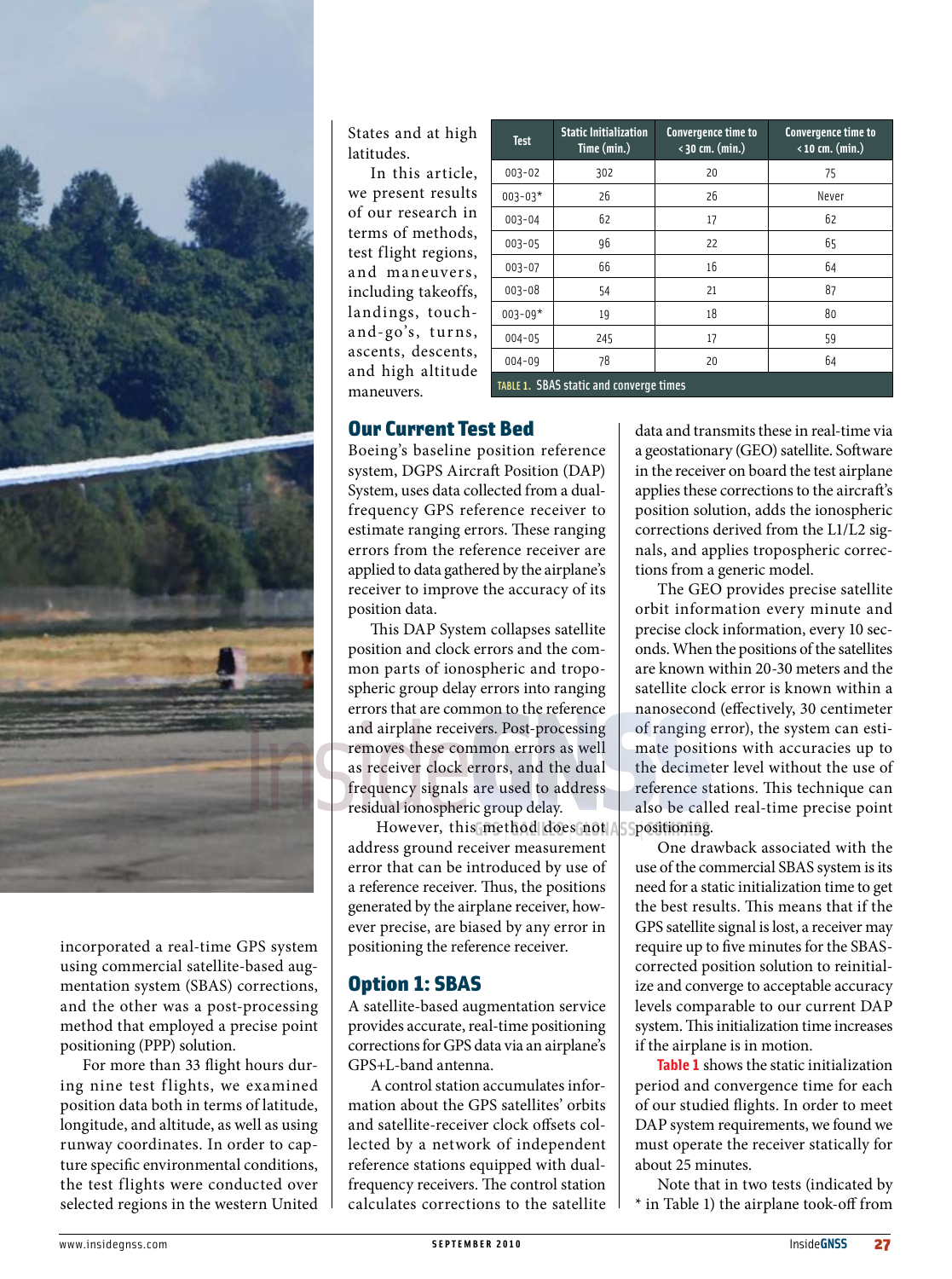#### flight testing



FIGURE 1 SBAS altitude and position standard deviation convergence time for Test 003-03

a static position nearly at the same time as the SBAS solution converged to a reported position error of less than 30 centimeters. In both cases, the solution eventually did converge as the airplane was in motion.

**Figure 1** shows the airplane altitude and position standard deviation for Test 003-03 presented in Table 1. In this case, the SBAS system realized the 30 centimeter error almost immediately, but never reported errors below 10 centimeters. Other effects, such as satellite geometry may have contributed to this behavior.

Test 003-09 results are shown in **Figure 2**. The SBAS position solution did converge to the 10-centimeter level, but it took 80 minutes due in part to the high dynamics of the airplane during the convergence period.

The SBAS signal from the GEO can be lost for up to two minutes without requiring reinitialization of the SBAScorrected solution. During the test flights reported here, we did not encounter any GEO signal dropouts. In all tests in this study, the SBAS positions converged to acceptable levels for the Flight Test DAP system.

# Option 2: PPP

Precise point positioning is a post-test method that uses a worldwide network of GPS receivers similar to that of the commercial SBAS network in order to generate precise GPS satellite orbit and

clock corrections in addition to corrections for earth tides, ocean loading and polar motion. Our current PPP software can be used to mitigate errors, apply the corrections, and remove estimated receiver clock error to generate highly accurate positions.

PPP accuracy also depends on GPS satellite geometry. Flight test logistics must optimize the availability of GPS space vehicle (SV) signals and good geometry and also include static time periods for quicker convergence. This is especially true for tests with high airborne dynamics.

We use a mission-planning tool to determine if the geometry and availability is sufficient, but we do not drive our schedule to those results. Our system is used as a truth reference for the positioning capability of real-world aviation products, but it is not a safety-of-life

system in itself; so, integrity issues do not enter into th tests.

**Table 2** shows the PPP convergence times and is comparable to those in Table 1 for SBA methods.

Since the PP algorithm essentially resets with each significant los of lock, this conver-



FIGURE 2 SBAS convergence time for altitude and position standard deviation during Test 003-09

gence time should be considered relevant to each initialization time in the data set. We did not encounter any loss of lock during these particular test scenarios. In fact, in practice for the type of testing for which we use this system, we do not encounter loss of lock. The data sets in this study show that the PPP positions converged quickly to acceptable levels for the Flight Test DAP system.

The PPP solution uses corrections from Center for Orbit Determination in Europe (CODE). Post-processing provides an advantage over real-time SBAS solutions, in that the position solution is less dependent on the initial static time period, due to the ability to process data both forward and backward, combining two independent solutions. The PPP software generates a forward solution, a reverse solution, and a combined solution. We used the combined solution.

| 0<br>e   | <b>Test</b> | <b>Static Initialization</b><br>Time (min.) | Convergence time to<br>$\langle 30 \text{ cm.} (\text{min.})$ | Convergence time to<br>$\langle$ 10 cm. (min.) |
|----------|-------------|---------------------------------------------|---------------------------------------------------------------|------------------------------------------------|
|          | $003 - 02$  | 302                                         |                                                               | 44                                             |
| e        | $003 - 03$  | 26                                          | 1                                                             | 44                                             |
| e        | $003 - 04$  | 62                                          | 1                                                             | 1                                              |
| ŀ        | $003 - 05$  | 96                                          | 1                                                             | 18                                             |
| n<br>Š   | $003 - 07$  | 66                                          | 1                                                             | 10                                             |
|          | 003-08      | 54                                          | 1                                                             | 24                                             |
| P        | $003 - 09$  | 19                                          | 1                                                             | 1                                              |
| Ĉ,       | $004 - 05$  | 245                                         | 1                                                             | 41                                             |
| h        | $004 - 09$  | 78                                          | 1                                                             | 31                                             |
| S,<br>٠. |             | TABLE 2. PPP static and converge times      |                                                               |                                                |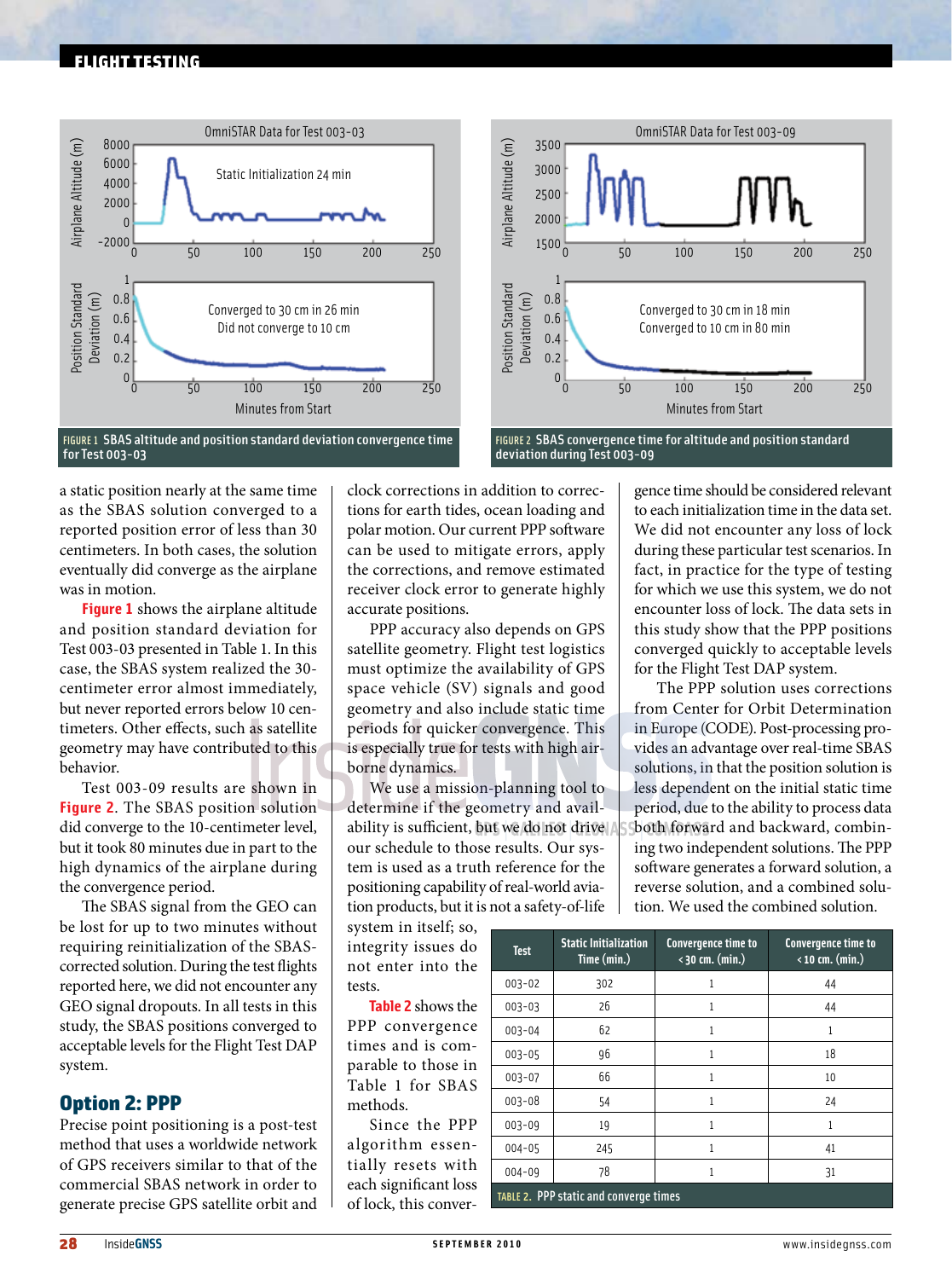# flight testing



The solution quality improves with increased static periods anywhere in the data set. This can be considered a drawback to using PPP, but it is easy to accommodate by leaving the receiver on after the airplane has landed for an additional period of time to assure a long enough data set has been recorded. Experience has shown that the recording session should be at least two hours in length to provide quality data with accuracies in the range of 10 to 20 centimeters.

The primary drawback associated with the postprocessing-based PPP technology is that the corrected position data is not immediately available. PPP support data required for DAP processing are either *rapid files* or *final files*, available through the International GNSS Service (IGS).

Rapid files contain orbit correction data at 15-minute intervals, and satellite clock corrections at 5-minute intervals. The updated files are produced daily and are available 17 hours after each end of Coordinated Universal Time (UTC) day, which is about 4 p.m. the following day at our research offices in Seattle. IGS rapid files are available from several participating agencies where each agency has an independent set of monitoring stations.

The IGS final files are updated weekly with a 12-day latency. Each week participating IGS agencies submit their Rapid files to the IGS analysis centers, which process them together to create the final files. These files are the most precise files available but are comparable to the rapid

files in accuracy for the purposes of our application.

# Practical **Matters**

One of the important assumptions made when operating a differential system such as our DAP system is that the reference receiver is placed in a precisely surveyed "known" location,

typically marked on the ground and photographed by the original surveyor. Once a suitable site for a DAP reference station is located near the airport from which the test aircraft takes off, the person setting up the tripod and receiver antenna must precisely place the equipment over the reference monument.

When tests are run over multiple days, changing environmental conditions may cause some variation in the placement of the receiver antenna. For DGPS applications, these variations are inconsequential to the position solution because the previously surveyed runway and the reference site remain a constant distance apart in our data-processing calculations.

Another practical consideration is ensuring that, geodetically speaking, we are comparing apples with apples and not apples with oranges. For example, in one test in Keflavik, Iceland, we compared our DAP and PPP techniques using initial position data collected from a test Boeing 767 while the airplane was stationary near the center of the runway. We encountered very large differences between the DAP and PPP results: 16 feet in runway station, 70 feet in off-center distance, and 75 feet in altitude.

We found the largest biases when the reference site survey data was post-reprocessed using the PPP method. Due to the accuracy of this method, we discovered that the bias was due to differences between the map datum in which the reference station was positioned and the GPS reference frame, WGS84. We successfully removed the bias by converting all survey and airplane data to the same realization of WGS84 — G1150.

Having resolved the initial bias due to datum differences, test-to-test comparisons showed further biases between the systems ranging from 0.5 to 1.5 feet. Discussions with personnel attending the tests revealed that the DAP reference site had been obscured, so that variations in siting the antenna at the reference location occurred from day to day. Again, the PPP post-processing method was used to identify and remove the biases, and the actual locations were accurately and precisely identified and used each day.

As a result of this discovery, we reworked much of our survey database to bring precise values into the equation for both the reference sites and the runways. Due to this increased accuracy and precision from these discoveries, we were able to eliminate survey errors and compare the computed position differences amongst the three methods more precisely.

# Data Analysis

The tests on which the analyses in this article are based were performed flying a Boeing 777 Freighter on nine different days near four different airport facilities with reference sites operated by Boeing Flight Test located nearby: Boeing Field (BFI) in Seattle, Washington; Moses Lake, Washington (MWH); Colorado Springs, Colorado (COS); and Billings, Montana (BIL).

**Figure 3** shows the 777's flight path for these tests, which generated 121,355 points of common data for takeoffs, landings, touch-and-go's, turns, ascents, descents and high altitude maneuvers. Data were collected by both reference site and on on-board receivers one sample per second.

The number of comparisons was only limited by the availability of differential data. For each flight, the airborne GPS receiver remained on throughout the duration of the conditions flown. For all flights except one, the reference sites were located near the airport and runway facility, and operated by our flight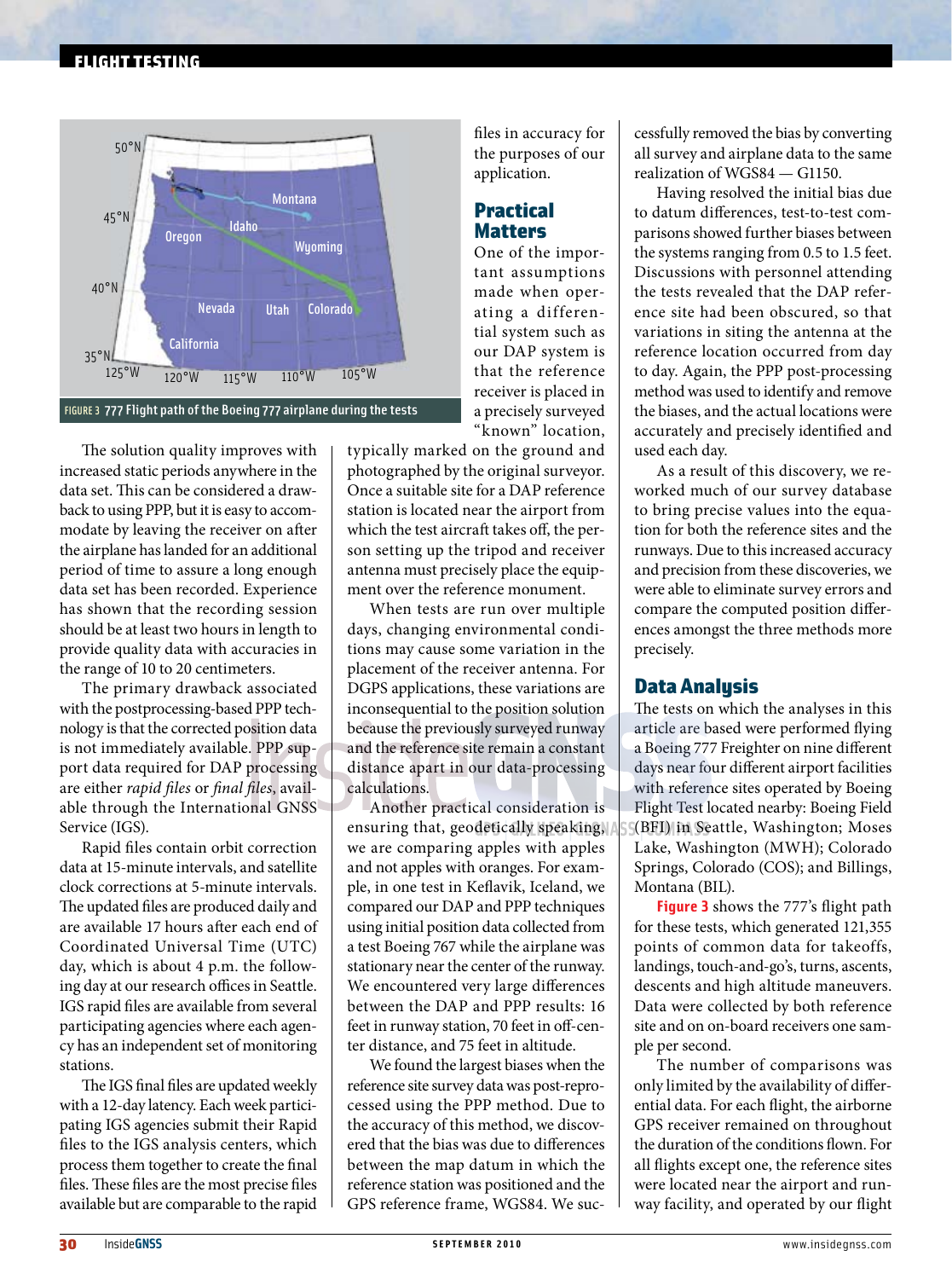test group. The one test day where no reference site was available occurred at Moses Lake; here, differential data was calculated using data from an IGS reference site, P452.

We present the data from two perspectives: A comparison of longitude (East), latitude (North), and height (Up) during the entire test day, and a comparison of on condition data in runway coordinates. The total of 121,355 common data points at one sample per second is equivalent to about 33.7 hours of data.

# SBAS Comparison with DAP DGPS

**Table 3** presents the differences in airplane position results between differential DAP and real-time SBAS corrected solutions, disaggregated into East, North and Up components. These components are obtained providing the least amount of data manipulation to produce good system-to-system comparisons.

The results show that SBAS corrected positions compare very well with our DAP differential positions. **Table 4** groups these results by reference site location and **Table 5** breaks the statistics down by test number.

# PPP Comparison with DAP **Differential**

**Table 6** presents the differences in airplane position results between differential DAP and PPP solutions in East, North, and Up components.

Results show that the PPP solution agrees very well in all three dimensions with the DAP solution. **Table 7** groups the results by location, and **Table 8** breaks the statistics down by test number.

# On-Condition SBAS Comparison with DAP

For autoland tests the airplane is typically "on-condition" 10 to 15 miles from the runway until the approach is terminated with a missed approach, touch and go or full stop. These data sets also include occasional take-off conditions.

The on condition data presented here are a subset of the comparison data presented earlier. For example,

**Figure 4** presents plan and side views of all on condition processed data during test 003-04 at Billings, Montana, where there were four approaches and one take-off.

The on-condition comparisons are presented in runway coordinates: *runway station, off-center* distance, and *altitude above threshold*. Therefore,

**GSG-54** 

these results include errors associated with the transformation from earth-centered, earth-fixed coordinates as well as DAP and SBAS errors. **Table 9** presents the comparisons from eight tests at four facilities.

The accuracy criteria for an autoland reference system were previously established as 1.5 feet (2-sigma) for each

**GPS 8-CHANNEL SIMULATOR** 

# **GPS** Constellation in a Box

# Eight-Channel GPS Test Device for Manufacturing and Development

#### **Applications**

- · Fully controllable GPS simulation
- · Versatile GPS functionality testing
- · Simulate positions, times and
- user movements
- · Standards-based GPS tests

+1.585.321.5800 (North America)

# **Functionality**

- · Repeatable and reliable
- · Easy to use
- · Fast/high throughput
- · Affordable
- · Portable and compact



sales@spectracomcorp.com



+46 8 598 510 00 (Europe) www.spectracomcorp.com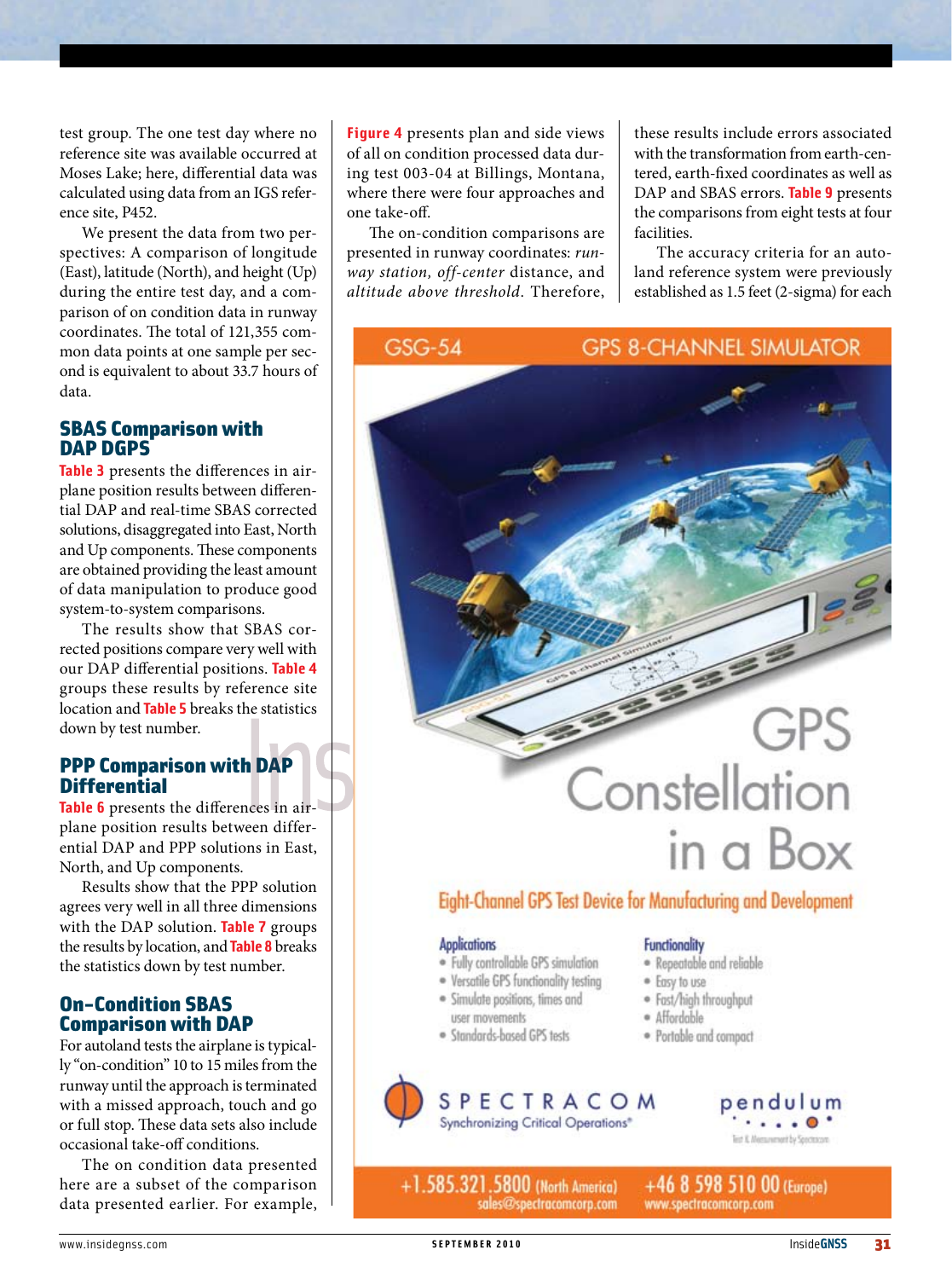



FIGURE 4 Test flights at Billings, Montana

dimension. The data in Table 9 indicates that SBAS meets these criteria.

The data from test 003-03 at Moses Lake provides further insight into how the system works. Because the GPS receiver was not turned on soon enough for warm up, accuracies were not as good as during the other tests. Fortunately, the SBAS software recognized this and self-reported the degradation in solution quality.

After translating the data to an IGS reference site about 25 kilometers from the runway, test 003-03 reported accuracies are consistent with independent source. This exercise also verified that survey adjustments made at MWH using PPP were implemented correctly.

# On-Condition PPP versus DAP

Further on condition comparisons of PPP and DAP data were made during testing of a Boeing 777. DAP data was collected in conjunction with the SBAS data reported above. The 767 data were collected in Keflavik, Iceland and was included in the study to show that this technology works at high latitudes.

**Table 10** is the complement of Table 9 and includes the same DAP data compared with PPP results. This table shows, with little doubt, that PPP and DAP results are indeed equivalent.

**Table 11** presents the data from the first aircraft test, collected in Keflavik, Iceland, after converting all survey and airplane data to the same WGS84 datum (G1150), and correcting for antenna sit-

| Fest Location                                                                   | No. of Points | East $(ft)$        | North $(ft)$ | Up(f <sub>t</sub> )              |
|---------------------------------------------------------------------------------|---------------|--------------------|--------------|----------------------------------|
| All 777                                                                         | 121,355       | $-0.03 + / - 0.20$ |              | $0.14$ +/- 0.50 $-0.23$ +/- 0.57 |
| TABLE 3. SBAS comparison with DAP (average difference +/- 1-sigma) for all data |               |                    |              |                                  |

| Test/Location | <b>No. of Points</b> | East $(ft)$       | North $({\bf ft})$ | Up(f <sub>t</sub> ) |
|---------------|----------------------|-------------------|--------------------|---------------------|
| <b>MWH</b>    | 48568                | $-0.03 + (-0.28)$ | $0.02 + / - 0.42$  | $-0.37 + (-0.82)$   |
| BIL           | 5852                 | $-0.13 + (-0.07)$ | $0.30 +/- 0.10$    | $0.33 +/- 0.14$     |
| BFI           | 9829                 | $-0.11 + (-0.06)$ | $0.14 + (-0.17)$   | $-0.04 + (-0.15)$   |
| COS           | 42777                | $-0.00 + (-0.12)$ | $0.35 + (-0.59)$   | $-0.15 + (-0.25)$   |
| P452          | 14329                | $-0.01 + (-0.17)$ | $-0.17 + (-0.45)$  | $-0.32 + (-0.28)$   |
|               | .                    |                   |                    |                     |

TABLE 4. SBAS comparison with DAP (average difference +/- 1-sigma) by location

| Test / Location                                                               | <b>No. of Points</b> | East $(ft)$       | North (ft)        | Up(f <sub>t</sub> ) |
|-------------------------------------------------------------------------------|----------------------|-------------------|-------------------|---------------------|
| 003-02 / MWH                                                                  | 7750                 | $0.21 + (-0.08)$  | $-0.10 + (-0.14)$ | $-0.00 + (-0.22)$   |
| 003-03 / MWH                                                                  | 11675                | $-0.41 + (-0.28)$ | $0.61 + / - 0.47$ | $0.74 + (-0.72)$    |
| $003 - 04 / BIL$                                                              | 5852                 | $-0.13 + (-0.07)$ | $0.30 +/- 0.10$   | $0.33 + (-0.14)$    |
| 003-05 / BFI                                                                  | 9829                 | $-0.11 + (-0.06)$ | $0.14 + (-0.17)$  | $-0.04 + (-0.15)$   |
| 003-07/COS                                                                    | 17281                | $-0.10 + (-0.10)$ | $0.73 +/- 0.76$   | $-0.25 + (-0.17)$   |
| 003-08 / P452                                                                 | 14329                | $-0.01 + (-0.17)$ | $-0.17 + (-0.45)$ | $-0.32 + (-0.28)$   |
| 003-09 / COS                                                                  | 11379                | $0.05 + (-0.10)$  | $0.03 + (-0.17)$  | $-0.12 + (-0.32)$   |
| 004-05 / MWH                                                                  | 29143                | $0.06 +/- 0.13$   | $-0.18 + (-0.12)$ | $-0.91 + (-0.26)$   |
| $004 - 09 / CO5$                                                              | 14117                | $0.06 +/- 0.08$   | $0.15 + (-0.08)$  | $-0.06 + (-0.21)$   |
| TABLE 5. SBAS comparison with DAP (average difference $+/- 1$ -sigma) by test |                      |                   |                   |                     |

ing variations. We include this data here to show that PPP processing is valid at high latitudes.

# Conclusion

Our research presented here shows that we can replace a legacy DGPS system for airborne applications with newer techniques that do not require a second, ground-based reference receiver. Data shows the SBAS-based position solution to be sufficiently accurate, reliable, and more efficient than traditional DGPS solutions. Post-processed PPP methods also produce accuracies as good as current DGPS systems for airborne data.

Data from both these systems agreed to within 16 inches East, 6 inches North, and 19 inches Up with 95 percent confidence. **Table 12** compares the DAP, SBAS, and PPP accuracies in the ENU components.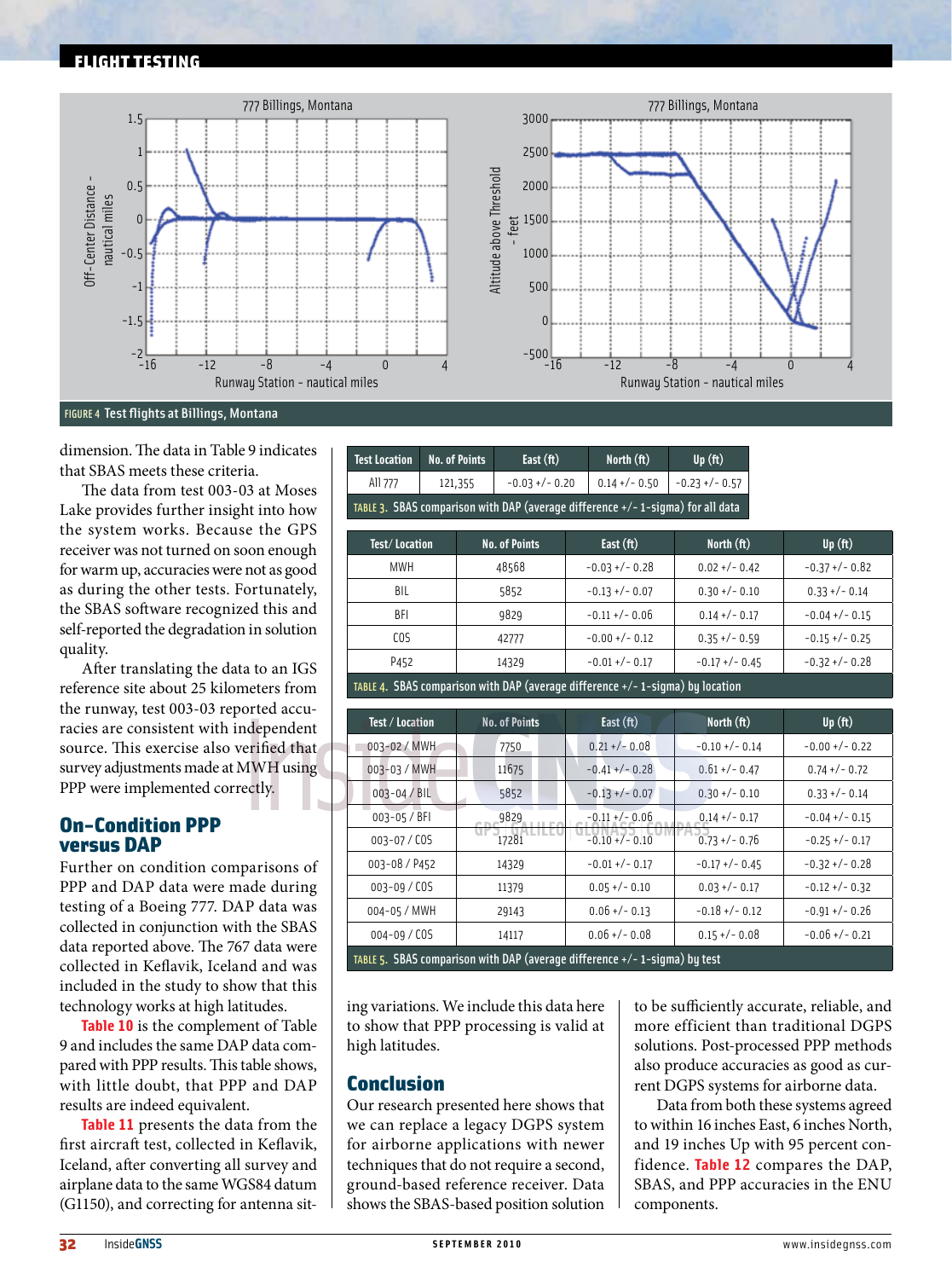# flight testing

| <b>Test Location</b>                                                             | No. of Points | East $(ft)$       | North $(ft)$     | $Up({\bf ft})$   |
|----------------------------------------------------------------------------------|---------------|-------------------|------------------|------------------|
| All 777                                                                          | 121,355       | $-0.01 + (-0.08)$ | $0.02 + (-0.19)$ | $-0.17$ +/- 0.40 |
| TABLE 6. PPP comparison with DAP (average difference $+/-$ 1-sigma) for all data |               |                   |                  |                  |

| <b>Test Location</b>                                                             | <b>No. of Points</b> | East $(ft)$       | North $({\bf ft})$ | Up(ft)           |
|----------------------------------------------------------------------------------|----------------------|-------------------|--------------------|------------------|
| <b>MWH</b>                                                                       | 48568                | $-0.01 + (-0.08)$ | $-0.01 + (-0.21)$  | $-0.45$ +/-0.44  |
| BIL                                                                              | 5852                 | $-0.11 + (-0.05)$ | $-0.04 + (-0.04)$  | $0.40 +/- 0.10$  |
| BFI                                                                              | 9829                 | $-0.05 + (-0.04)$ | $0.17 + / - 0.14$  | $0.06 +/- 0.07$  |
| COS                                                                              | 42777                | $-0.00 + (-0.04)$ | $-0.03 + (-0.12)$  | $0.06 +/- 0.12$  |
| P452                                                                             | 14329                | $0.04 +/- 0.11$   | $0.21 + / - 0.14$  | $-0.29$ +/- 0.21 |
| TABLE 7. PPP comparison with DAP (average difference $+/- 1$ -sigma) by location |                      |                   |                    |                  |

| Test / Location  | <b>No. of Points</b> | East $(ft)$       | North $({\bf ft})$ | Up(f <sub>t</sub> ) |
|------------------|----------------------|-------------------|--------------------|---------------------|
| 003-02 / MWH     | 7750                 | $0.04 + (-0.04)$  | $-0.14$ +/- 0.10   | $-0.13 + (-0.17)$   |
| 003-03 / MWH     | 11675                | $-0.09$ +/- 0.10  | $-0.08 + (-0.15)$  | $0.06 +/- 0.41$     |
| $003 - 04 / BIL$ | 5852                 | $-0.11 + (-0.05)$ | $-0.04 + (-0.04)$  | $0.40 +/- 0.10$     |
| $003 - 05 / BH$  | 9829                 | $-0.05 + (-0.04)$ | $0.17 + (-0.14)$   | $0.06 +/- 0.07$     |
| 003-07/COS       | 17281                | $-0.02 + (-0.04)$ | $-0.01 + (-0.05)$  | $-0.02 + (-0.07)$   |
| 003-08 / P452    | 14329                | $0.04 + (-0.11)$  | $0.21 + (-0.14)$   | $-0.29 + (-0.21)$   |
| $003 - 09 / COS$ | 11379                | $0.01 + (-0.04)$  | $-0.20 + (-0.05)$  | $0.17 + (-0.15)$    |
| 004-05 / MWH     | 29143                | $0.01 + (-0.06)$  | $0.05 + (-0.23)$   | $-0.73 + (-0.17)$   |
| $004 - 09 / COS$ | 14117                | $0.00 +/- 0.04$   | $0.09 + (-0.04)$   | $0.07 + (-0.08)$    |

ABLE 8. PPP comparison with DAP (average difference +/- 1-sigma) by test

| Test / Site      | <b>Station Difference (ft)</b>                                                                 | Off-Center Difference (ft) | Altitude Difference (ft) |
|------------------|------------------------------------------------------------------------------------------------|----------------------------|--------------------------|
| 003-02 / MWH     | $.13 + / - .10$                                                                                | $.06 +/-.12$               | $.08 +/-.21$             |
| 003-03 / MWH     | $-.44+/-0.5$                                                                                   | $-.27 +/- .30$             | $.63 + / - .74$          |
| $003 - 04 / BIL$ | $.25 +/- .15$                                                                                  | $.05+/-.06$                | $.12 + / - .11$          |
| $003 - 05 / BFI$ | $-.16 + / -.05$                                                                                | $0 +/- .04$                | $.03 + / - .19$          |
| 003-07 / COS     | $.10 + / - .10$                                                                                | $-42+/-33$                 | $-52 + / -16$            |
| 003-08 / P452    | $.08 +/- .16$                                                                                  | $-.20+/-$ .27              | $-27+/-26$               |
| 003-09/COS       | $-.01 + /-.13$                                                                                 | $-.08+/-.12$               | $-0.28 + (-0.31)$        |
| 004-05 / MWH     | $.08 +/-.14$                                                                                   | $-13+/-08$                 | $-.84 +/- .17$           |
| $004 - 09 / CO5$ | $-0.5 + (-07)$                                                                                 | $-.07+/-.10$               | $-0.30 + / -0.18$        |
|                  | $\eta$ Capition difference between DAD and CRAC nocitions (average difference $\pm/2$ 1-cigma) |                            |                          |

TABLE 9. On Condition differences between DAP and SBAS positions (average difference +/- 1-sigma)

| Test / Site                                                                                          | <b>Runway Station Difference (ft)</b> | Off-Center Difference (ft) | Altitude Difference (ft) |  |
|------------------------------------------------------------------------------------------------------|---------------------------------------|----------------------------|--------------------------|--|
| 003-02 / MWH                                                                                         | $-0.01+/-0.03$                        | $.04+/-.03$                | $-.26+/-.05$             |  |
| 003-03 / MWH                                                                                         | $-0.9+/-31$                           | $.05+/-.19$                | $-.07+/-.61$             |  |
| 003-04/BIL                                                                                           | $.02+/-.03$                           | $.12+/-.08$                | $.30+/-.10$              |  |
| 003-05/BFI                                                                                           | $-0.07+/-0.03$                        | $.09+/-.04$                | $.10+/-.08$              |  |
| 003-07/COS                                                                                           | $.01+/-.04$                           | $.02+/-.04$                | $-.22+/-.08$             |  |
| 003-08 / P452                                                                                        | $.05 +/- .05$                         | $.05 +/- .04$              | $-.46+/-.17$             |  |
| 003-09/COS                                                                                           | $-.01+/-.05$                          | $.15+/-.04$                | $-.04+/-.16$             |  |
| 004-05/MWH                                                                                           | $.01+/-.05$                           | $-0.07+/-0.05$             | $-.77+/-.08$             |  |
| 004-09/COS                                                                                           | $0+/-.03$                             | $-0.5+/-0.06$              | $-.12+/-.08$             |  |
| TABLE 10. On-condition differences between DAP and PPP positions, (average difference $+/-$ 1-sigma) |                                       |                            |                          |  |

Operationally, the real-time SBAS data provides the most efficient solution and avoids the latency issues associated with the PPP processing. That being said, the use of PPP data as a back-up to the SBAS data provides quality assurance due to PPP's independent forward and reverse solutions, which can serve as an overall system "sanity check."

Operations using these methods at higher latitudes raise no additional concerns or require any additional accommodation, except for some mission planning to avoid periods of weak satellite geometry and real-time monitoring to accommodate initialization periods for both PPP and the SBAS techniques.

Both the SBAS and PPP technologies provide a replacement to our DGPS system and allow us to dispense with the need for a second, ground-based receiver. Both alternatives improve the efficiency of our test work flow without compromising accuracy or integrity of the data. In fact, we expect that as the technology improves, so will our system.

Our next will be a high latitude test of the SBAS-based system, including a polar flight. This should give us a good look at the GPS receiver's capabilities to automatically transfer from one GEO beam to another in flight and to see at what latitudes we might encounter difficulty receiving the SBAS signal. We also hope to validate that the PPP solution is truly worldwide as far north as the pole.

# Acknowledgements

The authors of this paper would like to thank Michael Brown, President and owner of Steve Lieber & Associates Inc., for his invaluable assistance in understanding our equipment capabilities and for his patience while answering innumerable questions.

# **Manufacturers**

The commercial satellite-based augmentation system (SBAS) service used in these test flights was OmniSTAR XP provided by **OmniSTAR Inc.**, Houston, Texas, USA. The precise point positioning (PPP) software used was GrafNav 8.10, from **NovAtel, Inc.**, Calgary,